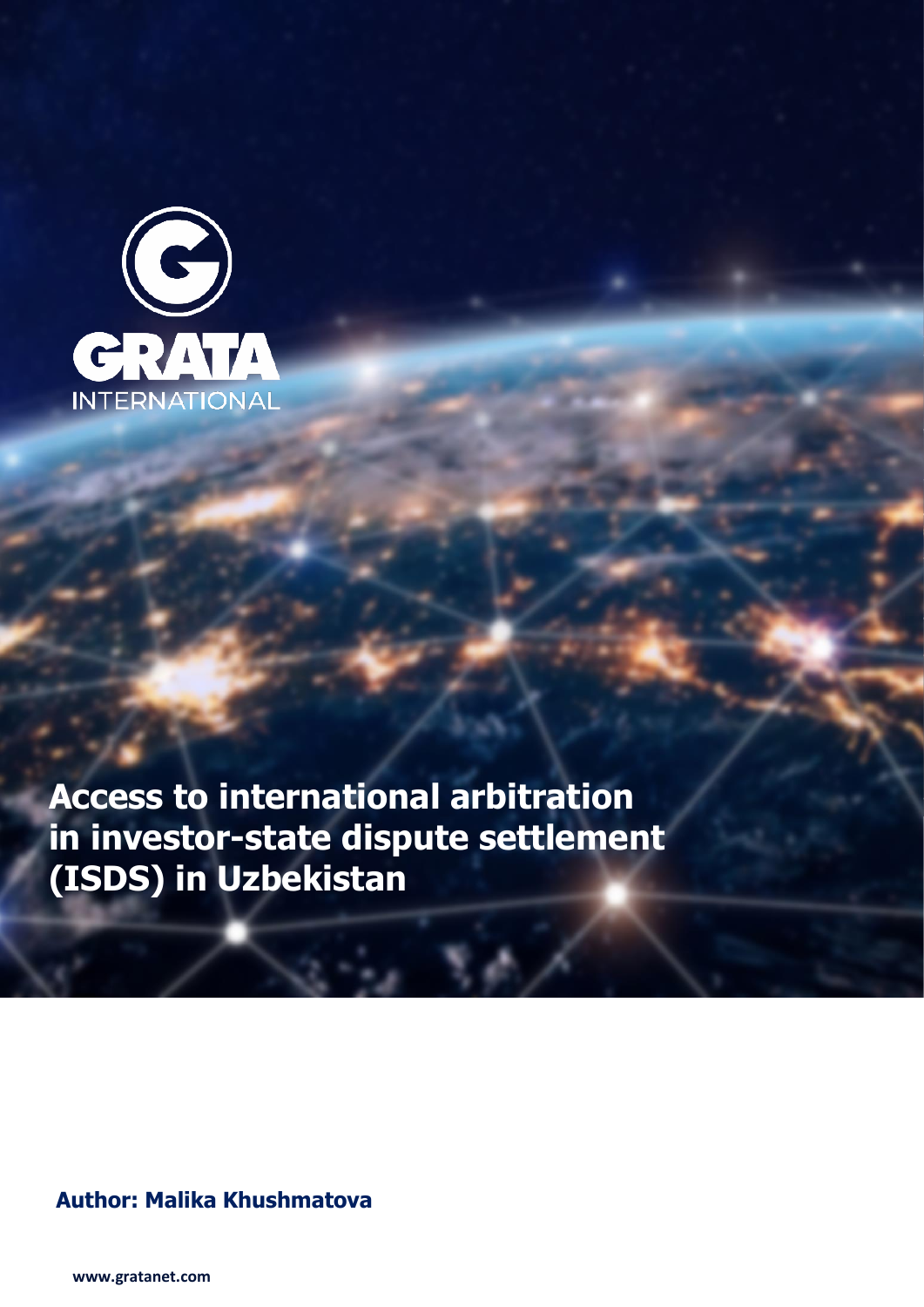

# **ACCESS TO INTERNATIONAL ARBITRATION IN INVESTOR-STATE DISPUTE SETTLEMENT (ISDS) IN UZBEKISTAN**

The influx of foreign direct investment in Uzbekistan has found a breath of fresh air after fundamental changes in the higher political structures in 2017-2018. Since that, several reforms pro-business credentials have been vigorously enforced in Uzbekistan. By virtue of the recent amendments in the Uzbek investment law, the state guarantees provided by national law, BITs and MITs cherish a hope for the investor entering the Uzbek market.

Among one of the paramount guarantees is the right to access international arbitration. One cannot deny that due to the high risk of bias or lack of expertise by national judicial organs, denial of justice is overseen as a front-row risk for the investor facing an obligation to refer to the national court. Here is the obvious clash of state's and investor's interests, since in most of the cases the host country seeks to resolve disputes with investors within its jurisdiction (Calvo doctrine).

The same scenario may be viewed in Uzbekistan. As per Article 63 of the Law "On Investments and Investment Activities" No. ZRU-598 of December 25, 2019 (the "Law on Investments"), a dispute related to the investment activities of a foreign investor in the Republic of Uzbekistan shall be resolved in the following manner:

| STAGE 1 $\rightarrow$      | STAGE 2 $\rightarrow$         | STAGE 3 $\rightarrow$            | <b>STAGE 4</b>                                   |
|----------------------------|-------------------------------|----------------------------------|--------------------------------------------------|
| <b>NEGOTIATION</b>         | <b>MEDIATION</b>              | <b>DOMESTIC</b><br><b>COURTS</b> | <b>INTERNATIONAL</b><br><b>ARBITRATION COURT</b> |
| Negotiation $-$ is the     | In case negotiation does      | If negotiation and mediation     | Bringing the claim to the                        |
| direct engagement of       | not yield results, starts the | stages prove fruitless, the      | international<br>arbitration                     |
| the parties (or their      | stage of mediation.           | dispute is referred to<br>the    | court is seen as the last                        |
| legal representatives)     | Mediation $-$ is the process  | domestic<br>courts<br>οf         | resort remedy, used only if                      |
| sake<br>the<br>for<br>of   | where a neutral person        | Uzbekistan.                      | it is not possible to resolve                    |
| reaching an amicable       | assists the parties in        |                                  | investment dispute via the                       |
| agreement.                 | discussing the matter and     | At this stage, one of the        | three previous stages.                           |
|                            | reaching a resolution.        | parties shall file the lawsuit   | How and under which                              |
| order<br>The<br>of         | Mediation shall be made in    | with the relevant economic       | conditions the party can                         |
| negotiation<br>is i<br>not | compliance with the Law       | court of the Republic of         | lodge the claim with the                         |
| fixed by the Uzbek         | "On mediation" No. ZRU-       | Uzbekistan.                      | arbitration court depends                        |
| law.                       | 482 as of July 3, 2018.       |                                  | on the forum chosen in the                       |
|                            | Though negotiation and        | The hearing<br>is made<br>- in   | arbitration agreement.                           |
|                            | mediation results have no     | accordance<br>with<br>the        |                                                  |
|                            | binding effect based on       | Economic Procedural Code of      |                                                  |
|                            | the law, these are the        | the Republic of Uzbekistan.      |                                                  |
|                            | obligatory pre-requisites     |                                  |                                                  |
|                            | before domestic courts or     |                                  |                                                  |
|                            | arbitration stages.           |                                  |                                                  |

As can be seen, each of the steps is mandatory. For the pre-arbitration stages like negotiation and mediation, investors are mostly inclined to circumvent those by shortening or initiating simultaneously for the timesaving purposes.

As regards domestic courts stage, before referring to ICSID or any other international arbitration court, the investor-party shall have no other recourse but to have a chance with the economic courts of Uzbekistan first (exhaustion of local remedies rule). Evidently, this provision is a stumbling block on the way of applying to the international arbitration. However, one shall bear in mind that international treaties ratified by Uzbekistan are considered as integral part of its domestic law and in case of any inconsistencies would have priority.

#### **www.gratanet.com**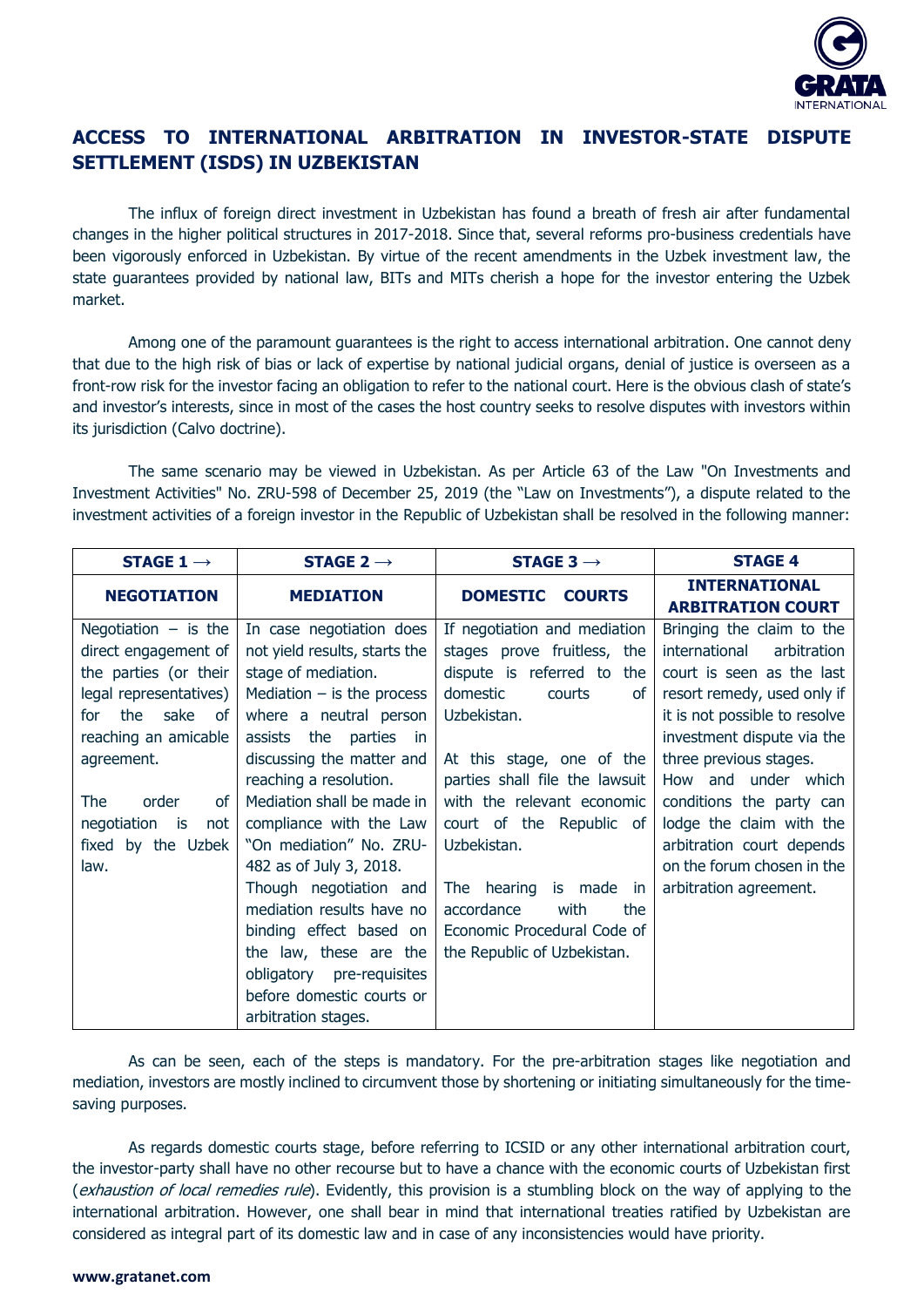

| <b>INTERNATIONAL INVESTMENT TREATIES, RATIFIED BY UZBEKISTAN</b>                                                                             |                                             |  |  |
|----------------------------------------------------------------------------------------------------------------------------------------------|---------------------------------------------|--|--|
| 1965 Convention on the Procedure for the Settlement<br>of Investment Disputes between States and Foreign<br>Persons (the "ICSID Convention") | Ratified by Uzbekistan in August 25, 1995   |  |  |
| 1994 Energy Charter Treaty (the "ECT")                                                                                                       | Ratified by Uzbekistan in December 22, 1995 |  |  |
| and other Bilateral Investment Treaties (the "BIT")                                                                                          |                                             |  |  |

Thus, each of the above international agreements may give rise to direct access to foreign arbitration where both parties have expressly agreed to that in the arbitration agreement. In fact, most arbitration courts require written consent of both parties to arbitrate ("ratione voluntatis"). For example, pursuant to Article 25 of ICSID Convention foreign investors shall input arbitration clause consenting to ICSID arbitration. No unilateral offer is taken into consideration, meaning that such consent shall be mutual in arbitration agreement and apply equally to each party.

Another opportunity to skip domestic courts arises in cases where such consent is given by the state in international investment treaties like BITs. There are currently 46 bilateral investment treaties in force to which Uzbekistan is a party. If home state is a party to BIT, the investor of this country obtains a set of standard guarantees, which *inter alia* may include right to access international arbitration. For instance, some BITs with Uzbekistan, like Switzerland - Uzbekistan BIT (1993), Japan - Uzbekistan BIT (2008) envisage right to lodge claim directly to the arbitration court.

Otherwise, there may be viewed other types of ISDS in BITs, providing either domestic court or foreign arbitration as alternative, so-called fork-in-the-road-clauses. For example, Russia-Uzbekistan BIT (2013) or China-Uzbekistan BIT (2011), eschew the necessity to go through domestic courts, provided the parties injected relevant dispute-resolution mechanism in their arbitration agreement. It needs to be recognized that BITs with fork-in-theroad-clauses are the commonest of other types of ISDS.

Though rarely, but one may stalk with BITs, which bar arbitration with the prior resort to local remedies. As a rule, such ISDS clauses can be met in old BITs like Iran - Uzbekistan BIT (2000).

Should there be no BIT or arbitration agreement on which the foreign investor may rely, international arbitration may become available on the basis of the multilateral investment agreements (MITs) like ECT, which contain the state's unconditional consent to arbitration. In turn, ICSID Convention does not imply for whatsoever consent. Pursuant to its preamble the mere participation in ICSID Convention does not constitute consent to its jurisdiction. In fact, none of the MITs, ratified by Uzbekistan granted exclusive jurisdiction to international arbitration. For example, under Article 26 of ECT, investors may submit the claim before ICSID, Stockholm Chamber of Commerce or initiate a proceeding under UNCITRAL rules, but only before they had failed in the pursuit of their claims before the domestic courts. Moreover, one shall take into account the peculiar nature of ECT, whose disputes pursuant to Article 1 (6) are limited solely to the investment in the energy sector.

As may be seen, the access to the international arbitration may be given in multiple ways. Somehow or other, the proper drafting of arbitration clause or arbitration agreement between the parties is of vital importance for gaining access to international arbitration.

## **DRAFTING OF AN ARBITRATION AGREEMENT**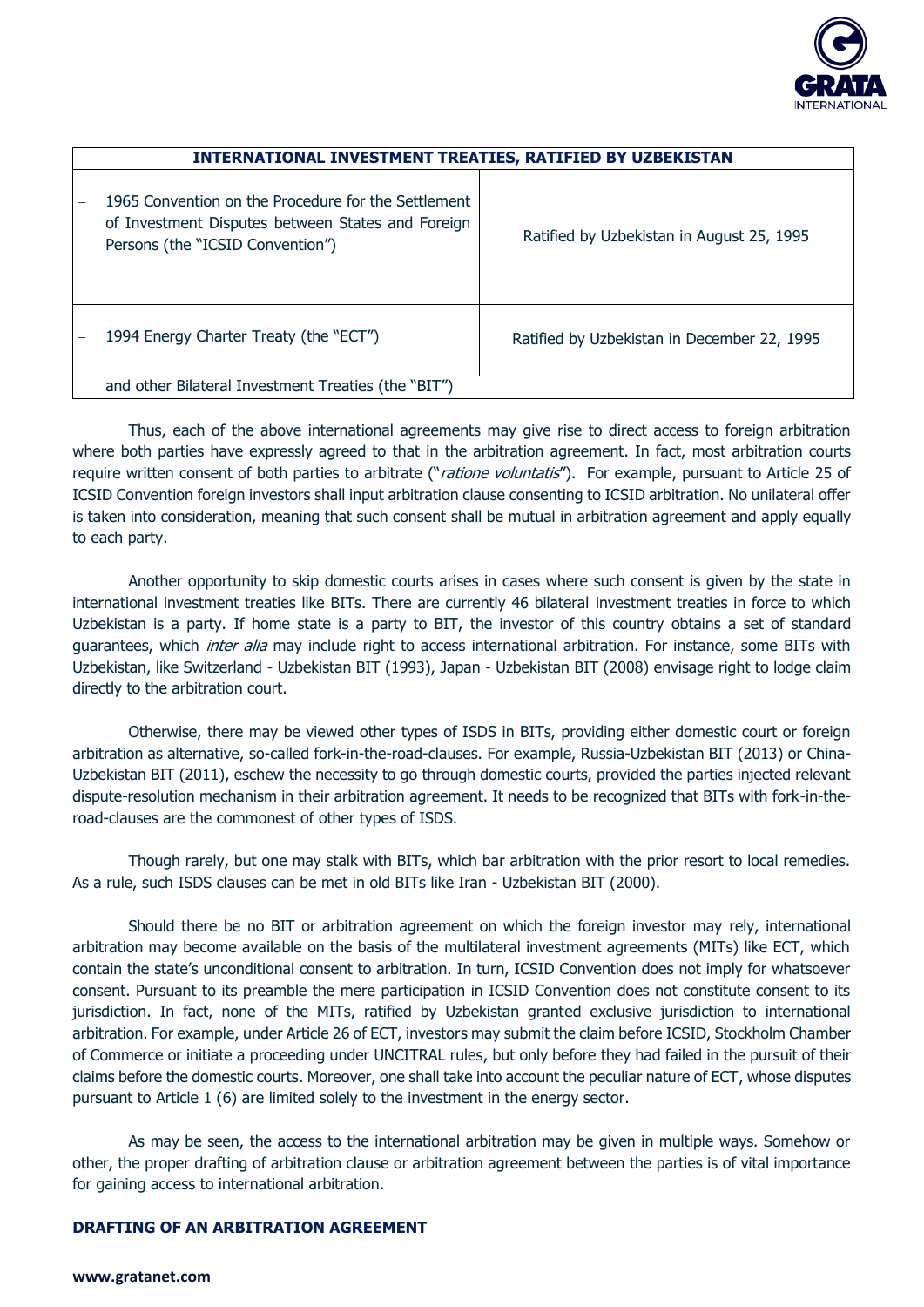

The parties may decide on either an ad-hoc tribunal or institutional arbitration. Choice of fora is the key point for each arbitration agreement. At this stage the parties account for factors like price-performance ratio, reputation of the institution, overall speed of the proceedings, arbitrators' expertise, etc. Below are the available venues for the foreign investor, which applied foremost in ISDS involving Uzbekistan:

| <b>ARBITRATION METHODS IN CASE OF MIXED (INVESTOR-STATE) DISPUTES</b> |                                |                                                                                                                                                                                                                                                                                                                                                                                                                                                                                                                                                                                                                                                                                                                                                |  |  |
|-----------------------------------------------------------------------|--------------------------------|------------------------------------------------------------------------------------------------------------------------------------------------------------------------------------------------------------------------------------------------------------------------------------------------------------------------------------------------------------------------------------------------------------------------------------------------------------------------------------------------------------------------------------------------------------------------------------------------------------------------------------------------------------------------------------------------------------------------------------------------|--|--|
| <b>Method No.1</b>                                                    | <b>Name of the institution</b> | <b>Comments</b>                                                                                                                                                                                                                                                                                                                                                                                                                                                                                                                                                                                                                                                                                                                                |  |  |
| Ad-hoc tribunal                                                       |                                | An ad-hoc arbitration is one not administered by an<br>institution (like LCIA, ICC, PCA or ICSID). Thus, to have an<br>ad-hoc tribunal, parties need to prescribe in detail selection<br>of arbitrators, arbitral procedures, place of administration,<br>administrative support, appointing authority and other<br>procedural issues.<br>As a rule, parties proceeding on an ad-hoc basis will often<br>incorporate the 1976 UNCITRAL Arbitration Rules (revised<br>in 2010) into their agreement. In fact, UNCITRAL Rules<br>may be applicable both for an ad-hoc tribunal and<br>institutional arbitration like ICSID or LCIA.                                                                                                              |  |  |
| <b>Method No.2</b>                                                    | <b>Name of the institution</b> | <b>Comments</b>                                                                                                                                                                                                                                                                                                                                                                                                                                                                                                                                                                                                                                                                                                                                |  |  |
| <b>Institutional</b>                                                  | <b>ICSID</b>                   | International Centre for the Settlement of Investment<br>Disputes (ICSID) worth particular attention in this context.<br>It was established in accordance with the Convention on<br>the Procedure for the Settlement of Investment Disputes<br>between States and Foreign Persons (1965) under the<br>aegis of the World Bank.<br>In comparison to the other institutions, ICSID sets stricter<br>criteria for the access to its arbitration:<br>nationality criteria (ratione personae);<br>i)<br>investment criteria (ratione materiae);<br>$\mathbf{ii}$ )<br>time criteria (ratione temporis).<br>iii)<br>Regardless of these criteria, foreign investor's home and<br>host country shall be ab initio parties to the ICSID<br>Convention. |  |  |
|                                                                       | <b>PCA</b>                     | Permanent Court of Arbitration (PCA) is the unique<br>institution for dispute-settlement. PCA, first established by<br>the 1899 Hague Convention for the Pacific Settlement of<br>International Disputes, is considered as one of the oldest<br>institutions for ISDS. PCA provides administrative services<br>for the arbitration, taking a role of appointing authority for<br>arbitrators, by use of its arbitration rules like UNCITRAL<br>rules or by providing support to the arbitration case.                                                                                                                                                                                                                                          |  |  |
|                                                                       | other institutions             | Among other most preferrable international arbitrations<br>institutions for the transfer of investment disputes with<br>Uzbekistan may be marked International Chamber of<br>Commerce (ICC), London Court of International Arbitration<br>(LCIA), Singapore International Arbitration Centre (SIAC),                                                                                                                                                                                                                                                                                                                                                                                                                                           |  |  |